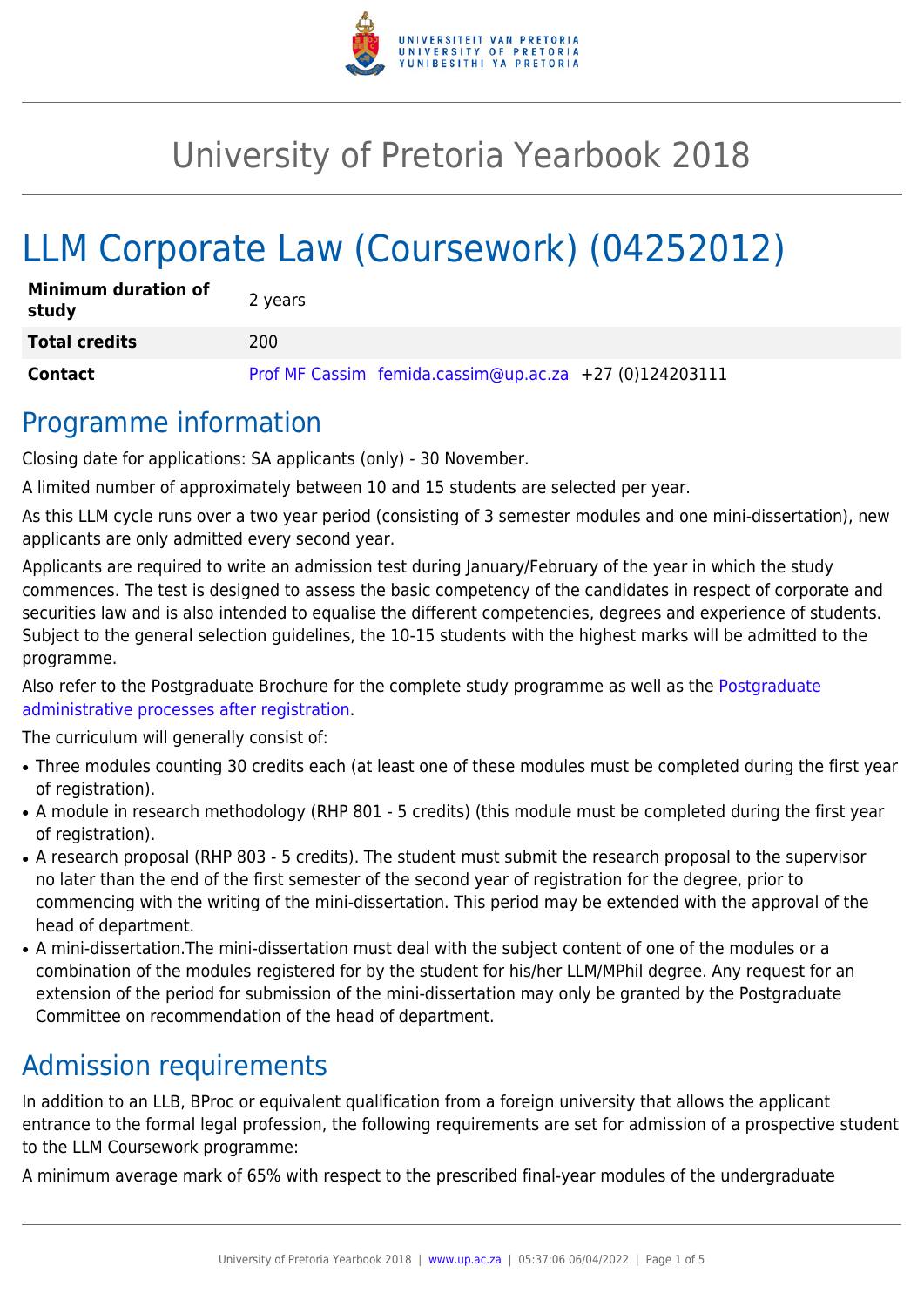

programme is required for admission to an LLM coursework programme.

Where an average of below 65% is achieved, the student may be admitted on recommendation of the relevant head of department after consultation with the programme coordinator and consideration of other merits (eg relevant professional experience; the applicant's performance in undergraduate modules related to the particular LLM; the candidate's performance in independent research essays or similar components) and/or an admission examination.

Linguistic competence, primarily in English; foreign applicants who did not complete undergraduate studies through the medium of English must show proof of competence in English at a minimum average level of 6 out of 10 for IELTS or a minimum total score of 83 in TOEFL calculated as follows: reading 21, listening 17, speaking 23 and writing 22. In any other instance where there is doubt as to the English linguistic competence of an applicant, the Dean may require the same proof as prescribed for foreign applicants.

Foreign qualifications are subject to SAQA evaluation. (Some LLM coursework programmes or modules as indicated in the yearbook may only be available to students who hold a relevant South African legal qualification.)

Even though a student may comply with the above requirements, the Dean may, on the recommendation of the head of department presenting a specific degree or module, refuse to accept a prospective student for any LLM programme if such a student's performance in the chosen modules or field of study during undergraduate study was not satisfactory. Alternatively, the Dean could set additional requirements with a view to admission.

An admission examination may also be required in respect of a particular programme or module.

# Other programme-specific information

#### **Mini-dissertation**

- The mini-dissertation must comprise 13 000 15 000 words including footnotes but excluding the list of contents and the bibliography
- The examination copies of the mini-dissertation to send out to the external examiners must be submitted to Student Administration not later than the end of October for the Autumn Graduation Ceremony, end of April for the Spring Graduation Ceremony. A final electronic version must be submitted to Student Administration on or before 15 February for the Autumn Graduation Ceremony, 15 July for the Spring Graduation Ceremony after the evaluation of the examination copies of the mini-dissertation to comply with degree requirements.

### Examinations and pass requirements

In the event of having failed all modules during a particular year of study, a student will only be allowed to continue with his/her studies with the consent of the Postgraduate Committee.

Although no supplementary examination will be granted with regard to LLM and MPhil modules, the General Regulations and rules apply with regard to special and ancillary examinations.

### Research information

The relevant head of department must recommend a supervisor and title for a mini-dissertation and these must be approved by the Postgraduate Committee. The mini-dissertation must be assessed and finalised as set out in the Faculty Board-approved LLM/MPhil Policy Document of the Faculty.

Mini-dissertations, where required, must be submitted in the format determined by the supervisor and approved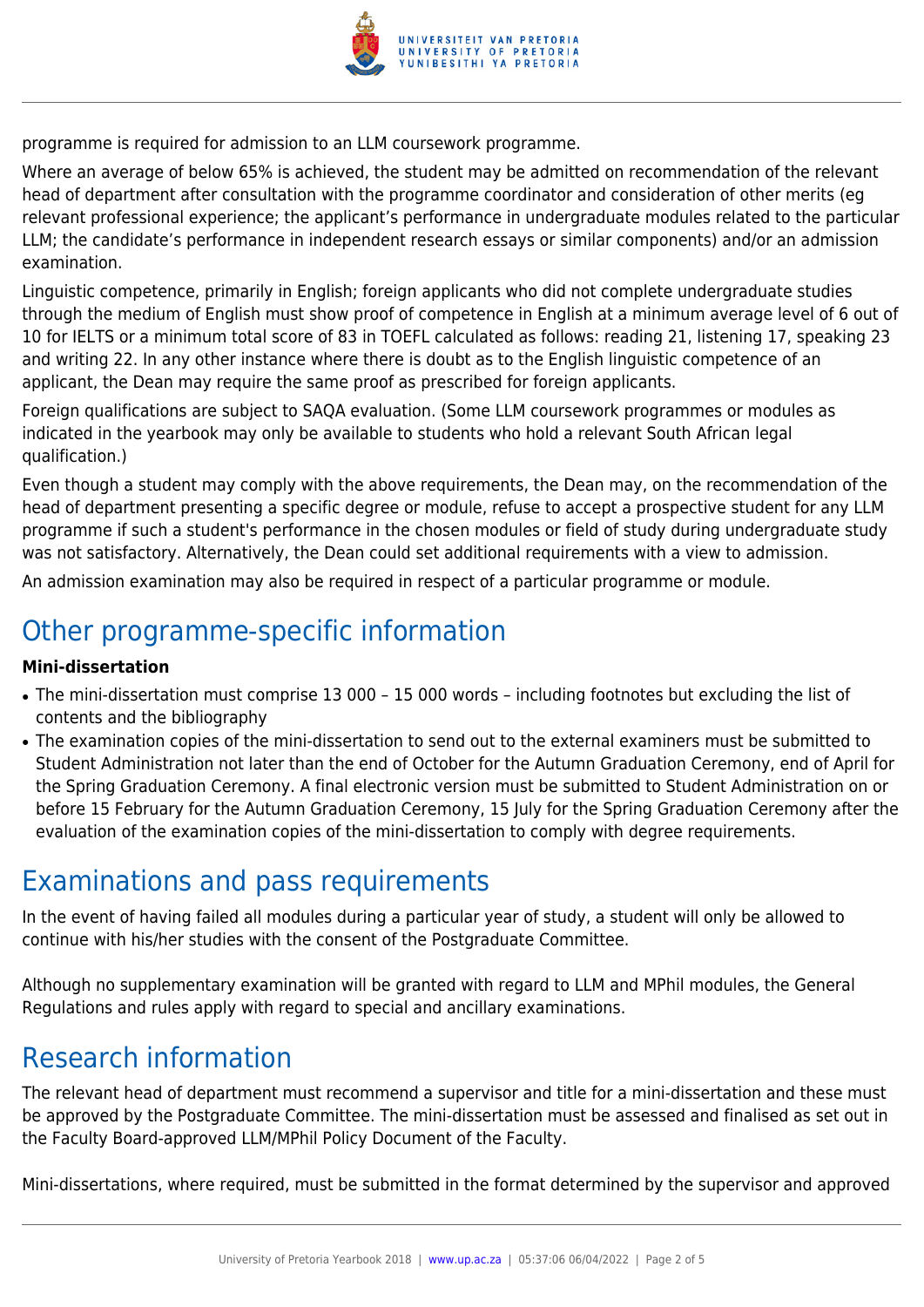

by the Postgraduate Committee. The supervisor may likewise, subject to the approval of the Postgraduate Committee, also determine the research topic and the scope of the proposed research. (Refer to the [Faculty of](http://www.up.ac.za/media/shared/10/ZP_Files/faculty-regulations-for-the-mini-dissertation.zp124872.pdf) [Law regulations regarding mini-dissertations](http://www.up.ac.za/media/shared/10/ZP_Files/faculty-regulations-for-the-mini-dissertation.zp124872.pdf) and also [Postgraduate administrative processes brochure for the](http://www.up.ac.za/media/shared/10/ZP_Files/post-graduate-administrative-processes-brochures-for-the-faculty-web.zp124870.pdf) [Faculty](http://www.up.ac.za/media/shared/10/ZP_Files/post-graduate-administrative-processes-brochures-for-the-faculty-web.zp124870.pdf))

# Pass with distinction

For the degree to be awarded with distinction a student must obtain an average of at least 75% for all the coursework modules, as well as a minimum of 75% for the mini-dissertation. The modules must have been written for the first time.

# General information

#### Period of registration

The duration of the programme will in general be four semesters (2 years) but may be completed within two semesters (1 year) where possible, subject to fulfilment of all the requirements for the degree and payment of the full amount prescribed for the LLM degree. Programmes may also be structured to allow for one year of study only. The one- or two-year period may only be extended by the Postgraduate Committee on recommendation of the Head of Department based on good reason shown and if it is clear that the student will be able to complete the programme in a further year of study.

#### **Language of tuition**

The official language of tuition is English. However, should circumstances allow it, an LLM module may be presented in Afrikaans. The dean, in consultation with the relevant head of department, determines the language of tuition.

#### **Limiting of modules on offer in a particular academic year and availability to foreign students**

The dean determines which modules will be presented each year, taking into consideration the availability of lecturing personnel, space and financial implications and/or other circumstances. The dean may, on recommendation of the relevant head of department, determine the maximum number of registrations for a specific elective module in terms of the prescribed guidelines. The dean may also, on recommendation of the relevant head of department, determine that a particular LLM module will not be offered where on the first day of lectures four or fewer students are registered for such module.

#### **Re-registration for modules**

A student may not register more than twice for the same module. In order to pass a module the student must obtain a final mark of 50%.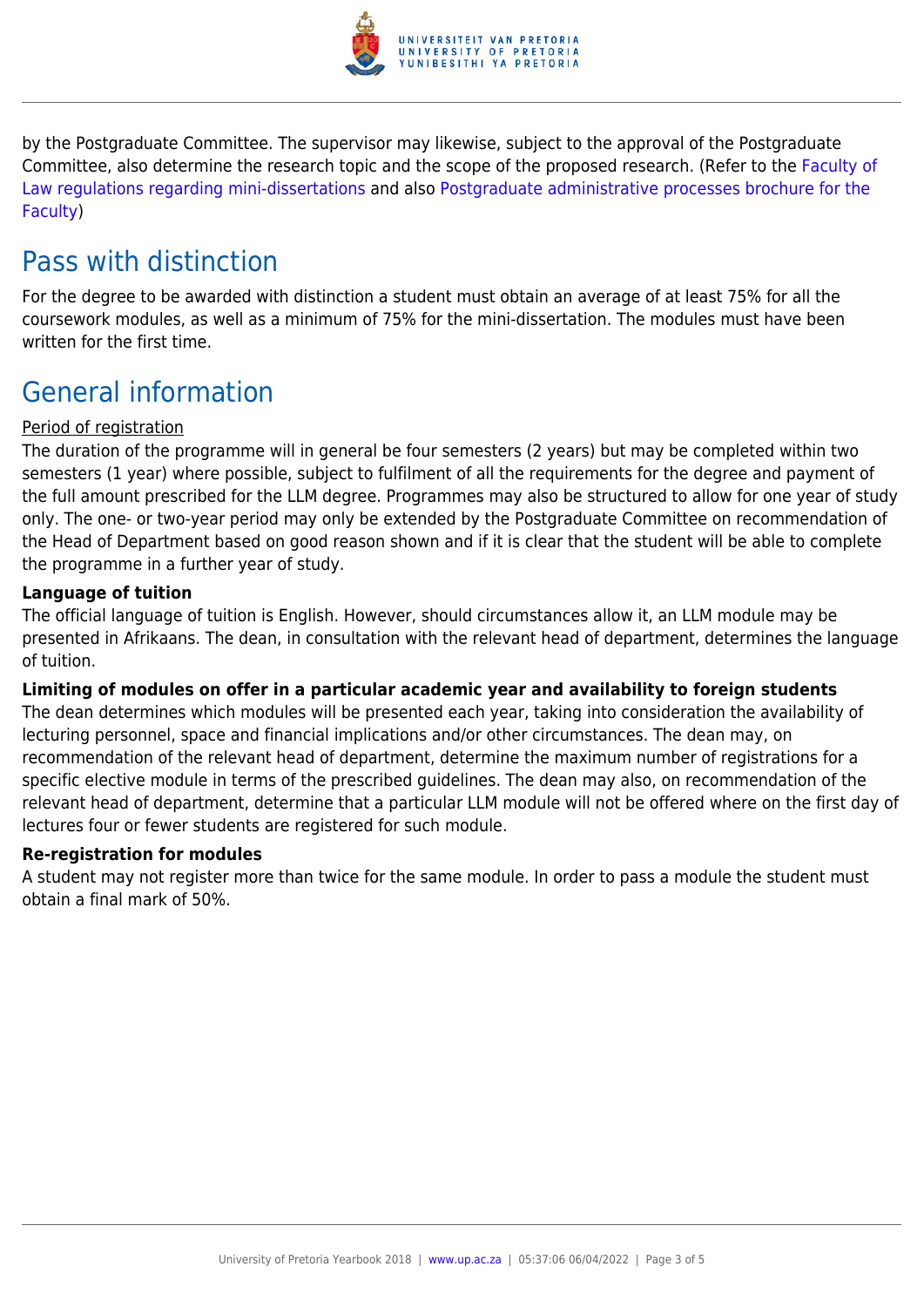

## Curriculum: Year 1

#### **Minimum credits: 100**

#### **Core modules**

[Law of securities 801](https://www.up.ac.za/yearbooks/2018/modules/view/LRR 801) (LRR 801) - Credits: 30.00 [Company law 801](https://www.up.ac.za/yearbooks/2018/modules/view/MKR 801) (MKR 801) - Credits: 30.00 [Mini-dissertation 800](https://www.up.ac.za/yearbooks/2018/modules/view/MND 800) (MND 800) - Credits: 100.00 [Research methodology 801](https://www.up.ac.za/yearbooks/2018/modules/view/RHP 801) (RHP 801) - Credits: 5.00 [Research proposal 803](https://www.up.ac.za/yearbooks/2018/modules/view/RHP 803) (RHP 803) - Credits: 5.00 [International take-overs and reorganisations 802](https://www.up.ac.za/yearbooks/2018/modules/view/TOR 802) (TOR 802) - Credits: 30.00